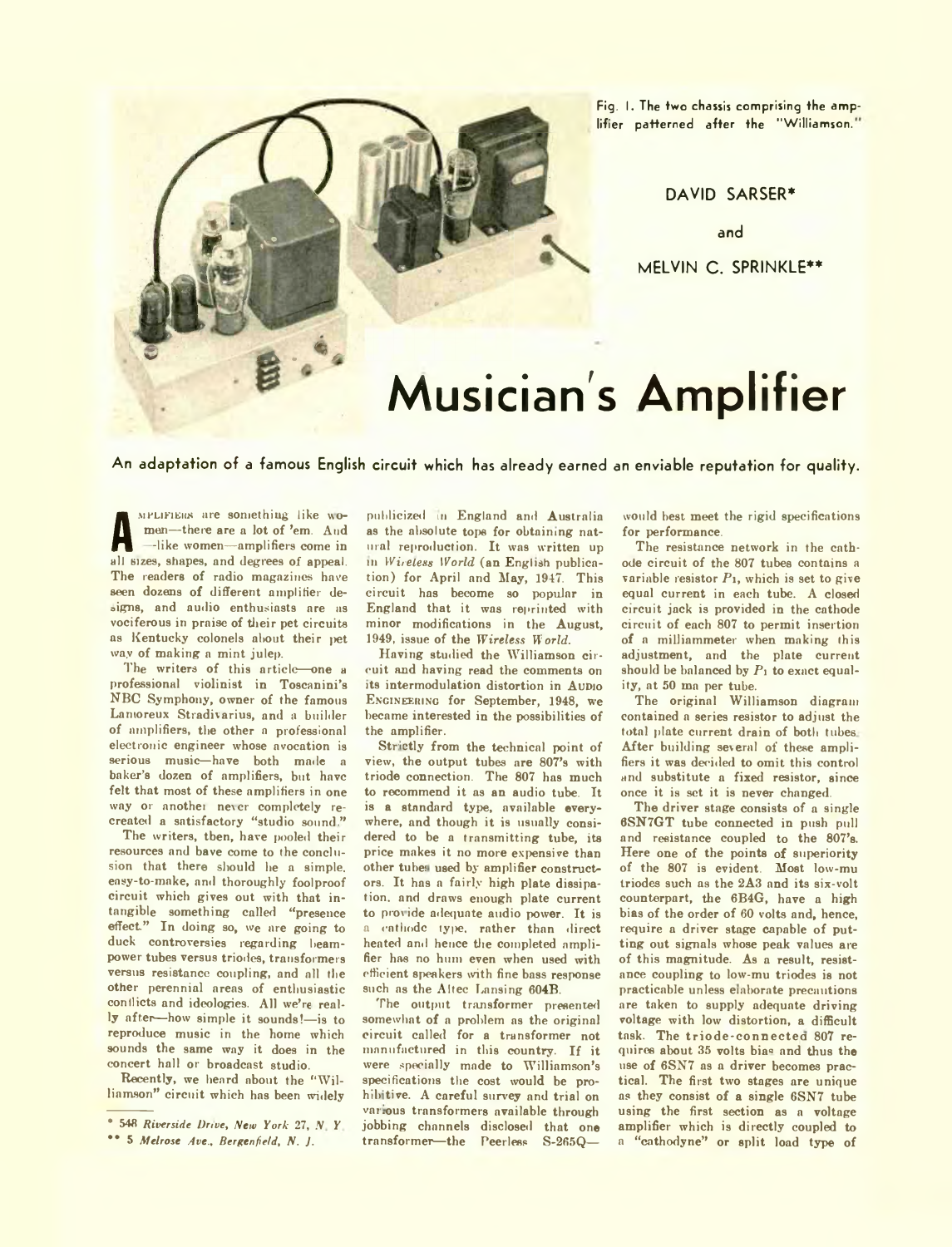

Fig. 2. Schematic of the amplifier section.

phase inverter. Use of this type of phase inverter permits direct coupling, as the positive voltage on the phase inverter grid is offset by the high positive voltage on its cathode. Direct coupling to the phase inverter permits the extension of the low-frequency response in this stage to d.c. and eliminates coupling networks which can cause phase shift and low-frequency attenuation. It will be seen from the schematic, *Fig.* 2, that there are only four coupling capacitors in the entire amplifier, two on each side of the push pull system. Thus the response of this amplifier at low frequencies is remarkably good.

## **In verse F e e d b a ck**

It will be noted that inverse feedback is used in this amplifier. Inverse feedback has been used with beam power amplifiers, but the circuit is not confined to this type of amplifier. Our amplifier incorporates approximately 20 db of feedback which is put around four stages and the output transformer. With this much feedback there is absolutely no trace of supersonic or subaudible oscillation a tribute to the design of the output transformer. Feedback greatly improves the linearity and response of the amplifier and reduces the source. impedance looking back into the output terminals to the unbelievably low figure of about  $\frac{2}{3}$  of an ohm on the 16-olim output tap. When this amplifier is used with highly damped, high-efficiency speakers, the clarity of reproduction is more than satisfactory.

In connection with source impedance,

there are two schools of thought. One group holds that the source impedance should be made as low as possible by using triode tubes, by the use of inverse feedback, or possibly both. The other group maintains that the source impedance should be low, but not necesarily as small as possible—their claims being based upon listening tests. This second group feels that a representative value of source impedance should be from 0.5 to 1.0 times the load impedance; thus on a 16-ohin tap the source impedance would be between 8 and 16 ohms. This amplifier has been constructed so that the source impedance is very low and those persons who prefer a slightly higher value may increase the feedback resistor (R-21) to approximately 22,000 ohms, or they may insert a resistor in series with the speaker voice coil should they prefer to retain the effects of the high feedback in this amplifier.

The power supply, *Fig.* 3, is huilt on

a separate chassis to eliminate hum and also to provide a more compact construction, which simplifies installation. It is conventional with the exception that high grade 600-volt oil-filled capacitors are used in the filter. The recommended power transformer is designed for continuous operation with a drain of 200 ma in the plate supply. In practice it is found that after the amplifier has been on all day the transformer is just moderately warm.

## **Construction Details**

Construction of this amplifier is simple. The amplifier and power supply are both placed on a  $5 \times 10 \times 3$  chassis; there is plenty of room for parts with complete accessibility for service should it be required. All resistors and capacitors are mounted on a terminal strip which is mounted on one side of the chassis as shown in *Fig.* 4. This type of construction, long used by professional amplifier builders, has been much neglected by amateur constructors and its use is encouraged to provide neatness as well as ease of construction and repair.

In order to reduce hum and undesired coupling between stages to a minimum, a grounding bus is used. This begins in the amplifier where the B— from the power supply enters the chassis, connects to the grounded side (terminal 12) of the output transformer secondary and then is carried along on the terminal strip toward the input, picking up cathode circuits and filter capacitor cans as it goes. It is grounded to the chassis at only one point neai the input connector. Use of a grounding bus in amplifiers is also well known to professionals, and a large part of the difficulties encountered by amateur constructors is due to haphazard ground connections. The layout of parts is snown in *Fig.* 5.

At this point it might be well to review a few of the beliefs held by amateur constructors of amplifiers. Many amplifier designs which have appeared in magazines have had their virtues



Fig. 3. Schematic of the power supply.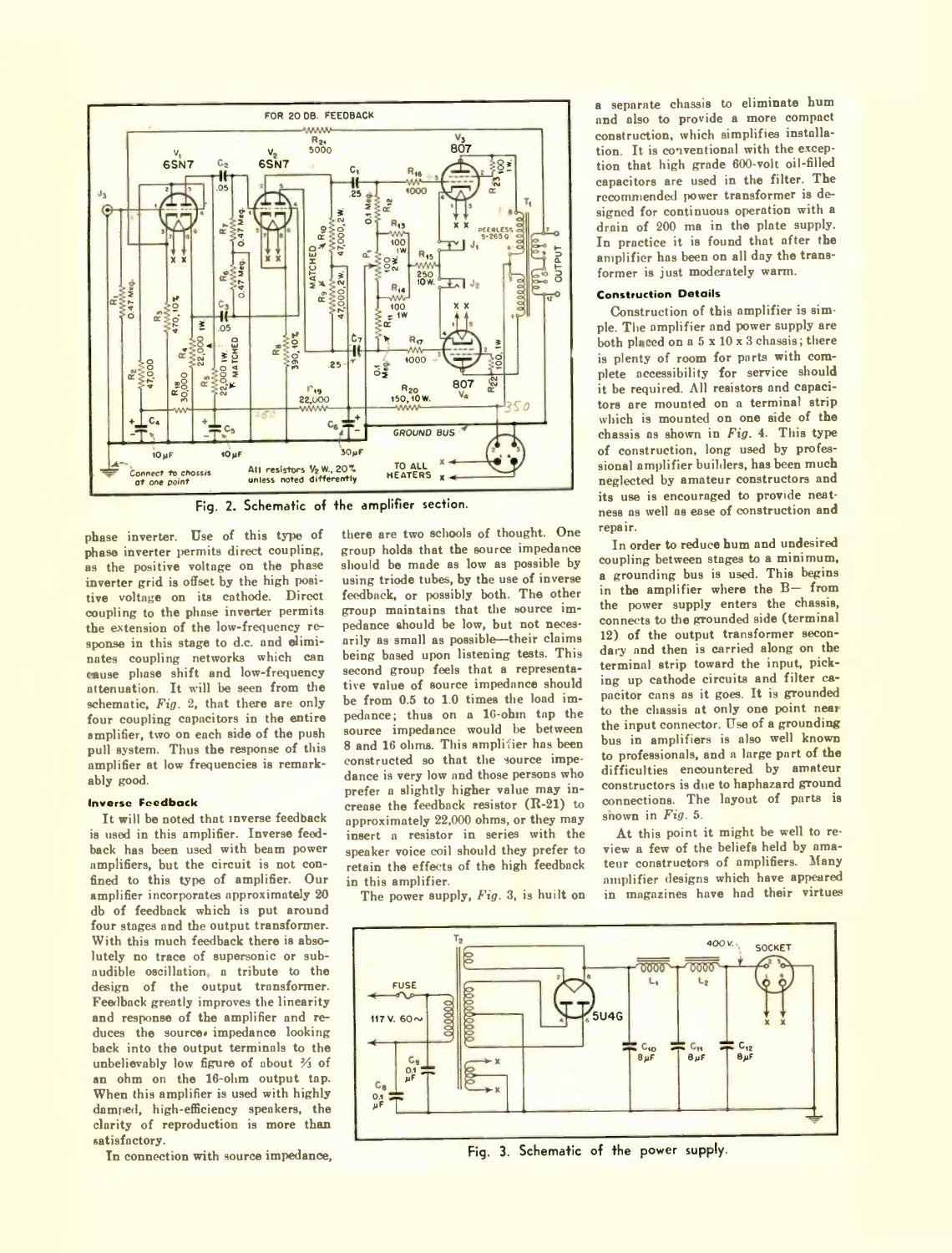extolled solely on the basis of frequency measurements. The measurement of frequency response is an important property of an amplifier, but it is not the *only* property which contributes to naturalness in the reproduced sound. Frequency response is a measure of how the gain of the amplifier changes as a function of frequency. If, for example, the absolute gain is 75 db at 1,000 cps and 70 db at 10,000 cps, then the amplifier is said to be down 5 db at 10,000 cps. For this reason frequency response measurements are usually made at low output levels.

## **Power Output vs. Frequency**

One important property of an amplifier which has long been neglected in the previous literature on the subject is power output at various frequencies. Magazine articles and manufacturers' literature will state that an amplifier will put out "10 watts." Sometimes they state the frequency and the degree of distortion that was present when this measurement was made. The importance of power output over the audible spectrum is so great that it cannot be over-emphasized, and it is this fac-



a 5 x 10 chassis.

tor which is to a large degree responsible for naturalness of reproduction and freedom from distortion Full power output over a wide band of frequencies is largely determined by the output transformer, the most important component in an audio amplifier.

The manufacturers of output transformers more often than not fail to make any statement as to the power output of amplifiers using their transformers at various frequencies. Regarding the transformer we used, he manufacturer states that the output will be down no more than 3 db from midrange power at 20 cps and at 20,000 eps. Audio enthusiasts who make measurements of power at various frequencies from 20 to 20,000 cps would be amazed to see the very poor power characteristic of a favorite amplifier.



## **Perfo rm an ce**

The absolute gain of this amplifier. with about 20 db of feedback, is 70.8 db. The frequency response was measured by feeding in a signal at constant level from an audio oscillator, the signal being fed through a series resistor of 500.000 ohms which is equal to the input impedance of the amplifier. This is the customary way of measuring amplifiers professionally. The output was measured across a lG-ohm non-inductive resistor and high grade meters were used which had a minimum of frequency error. Under these conditions the amplifier is flat from 20 to 80,000 cps. There is a rise of  $3.4$  db at  $96,000$  cps and the output begins to fall at about 100.000 cps. In the revised article, Mr. Williamson states that his amplifier is flat from 20 to 100,000 cps, but he does not state the manner in which the response was measured.

The amplifier performs exceptionally well when tested with square waves. This test consists of feeding square waves into the input and observing the wave form on an oscilloscope at various points throughout the circuit. If the output waveforms have sharp corners and no tilt on top and bottom the following things can be said about the amplifier:

1. The frequency response is flat to at least 20 times the fundamental frequency of the square waves.

2. There is no time delay; i.e., the phase shift through the amplifier is proportional to frequency.

3. There is no spurious oscillation produced hy steep-wave-front signals, such as the usual music and speech programs.

Square wave testing is a sensitive



Fig. 5. Parts layout for power supply.

method of testing amplifiers, especially with regard to phase shift, and it was found that this amplifier passed without distortion square waves having fundamental frequencies from 20 cps to 5.000 cps. These signals were passed through the entire amplifier and not just one stage. This confirms the frequency - response measurements and showed that there is uniform time delay for all frequencies between 20 and 100.000 cps. It is entirely possible that the startling realism in reproduced music is due to the excellent phase characteristics of the amplifier, as a nonlinear phase characteristic disturbs the arrangement of harmonics in compli-



Fig. 7. Intermodulation distortion curve plotted against power output.

cated signals such as program material.

Mr. Williamson does not state the power characteristics of his amplifier, but does say that the power output is 15 watts. As our output tubes are not exactly the same as the KT00 valves originally used, we cannot make accurate comparison, but with 807 tubes and a 400-volt plate supply it will deliver 12.2 watts to the load resistor at 1,000 cps at 7 per cent intermodulation distortion. As may be seen from *Fig.* 6, the power begins falling off at low frequencies and is approximately 0.7 db down at 40 cps and 2.1 db down at 20 cps. It is down 2.1 db from full power at 15,000 cps and dowm 3 db at 20,000 cps. This power curve on the surface may appear to be excessive, but tests run by the authors on several wellknown makes of audio amplifiers have shown the power to be down as much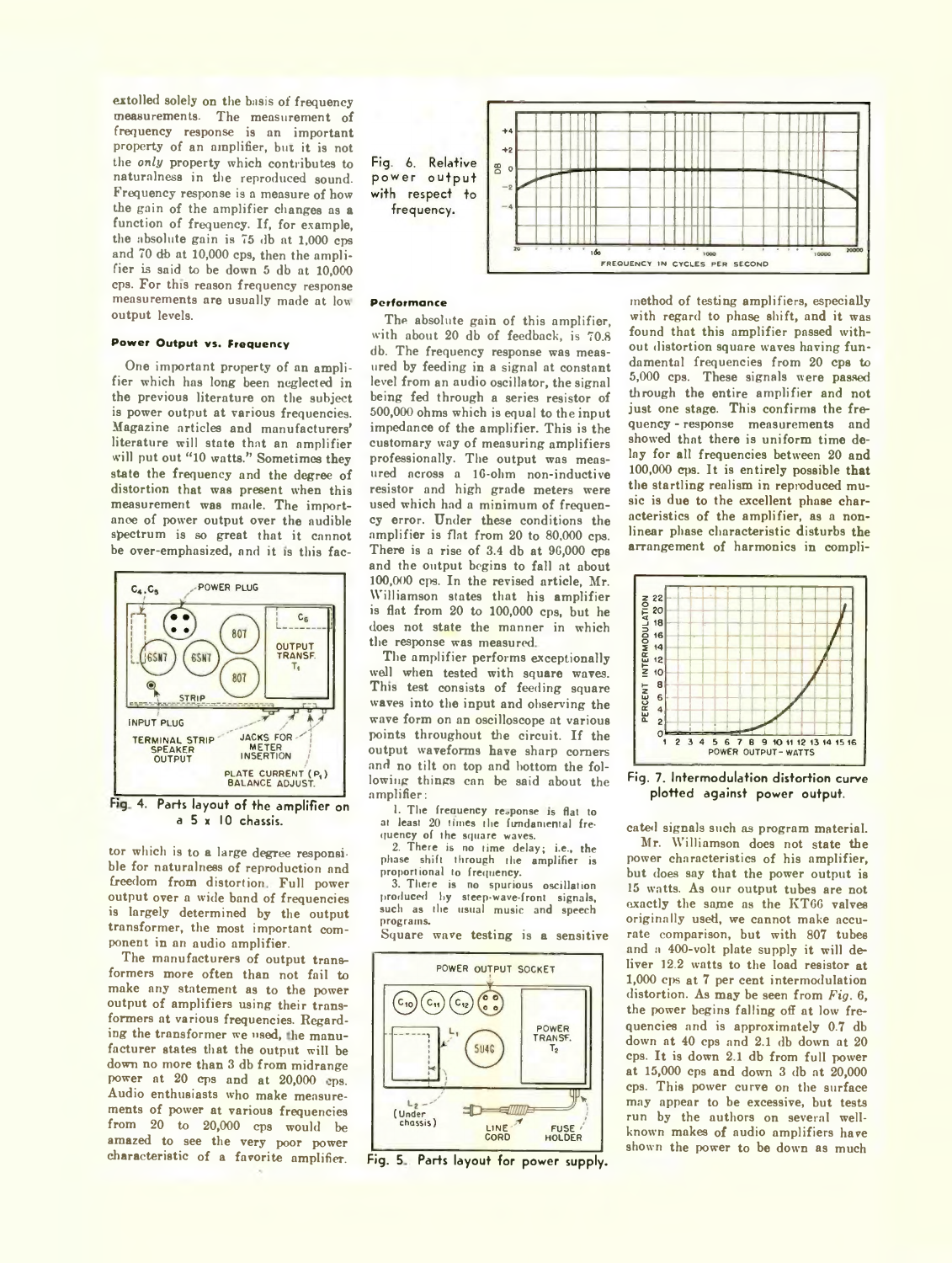

as 20 db at 20 ami 20,000 cps. The overall intermodulation distortion curve is presented in *Fig.* 7.

On the surface it may appear that 12.2 watts is rather poor output from two 807 tubes, hut it must be remembered that the 807's are triode-connected and the efficiency of triodes is much less than that of tetrodes. Moreover, the power output compares very favorably with that from type 2A3 or 6-volt equivalent triodes. The power ratings given in the tube manual for these types are the power developed in a load resistor connected plate to plate, while our power measurement was of *useful* secondary power. Those who have built TO watt amplifiers" using 2A3 or equivalent, tubes might find it very enlightening to measure the undistorted power in a resistor connected in place of their speaker. We have found that the power of 12 nseful watts is more than enough for home volume, even when operating with a 10 db safety factor.

The intermodulation distortion in this amplifier was checked on Altec Lansing intermodulation equipment, using frequencies of 40 and 2,000 eps. It was found to be extremely low at powers up to about 8 watts. As a matter of fact, the IM distortion for ordinary room volume powers was less than .2% which is entirely negligible. As pointed out in At nio ENGINEERING for September 1948, the power read on the IM equipment may be converted to equivalent single-frequency power, the usual way of rating an amplifier, by multiplying the IM meter power bv the factor 1.47. This has been done in the published curve and it will he noted that the amplifier does not begin to exhibit serious distortion until sine wave power of 12.5 to 13 watts is reached. Thus the power curve for various frequencies, as reproduced in this article, is for substantially distortionless reproduction. If the reader wishes to he conservative in his amplifier performance, the power output as read from the curve should he divided by the factor 1.47 in order to get the IM *mefer* power for a given amount of distortion.

When this amplifier is connected to a wide range speaker system and fed with good program material (e.g., local, live FM transmission) the resulting realism is so startling that it must be heard to be appreciated. The intermodulation distortion is so low that

## 'The Musician's Amplifier'

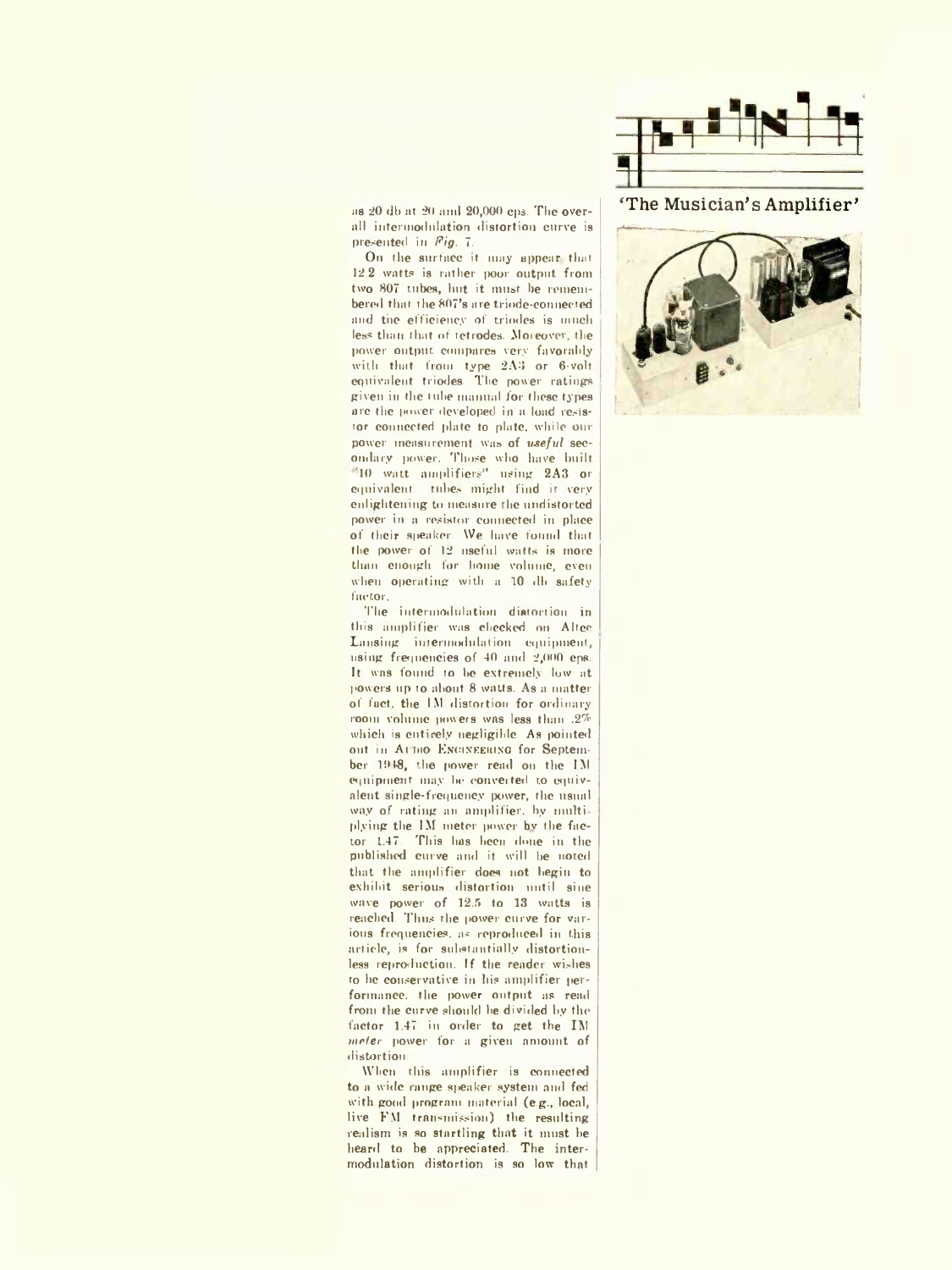when a full symphony orchestra is playing, the various instruments are easily detected. The thud of the bass drum and the tinkle of the triangle are reproduced naturally at low levels, to gether with other sounds, even the squeaking of chairs and shuffling of feet. One very prominent musician, who is a composer, arranger and conductor and in whose home one of these amplifiers has been installed, said: "You not only can hear the difference between the flute and clarinet, but you can also separate the first and second clarinets when they play together".

#### Controls

ft will be noted that, the circuit diagram does not show any gain control. It is the authors' contention tint an ideal amplifier should be one which Can he tucked in some corner and for gotten while gain control and equalization should be accomplished in n separate control unit. The equalization and gain controls together with a phonograph preamplifier may well he a part of an PM tuner. If it is desired, however, to incorporate a gain control, the 0.5 meg grid resistor of the input stage may he replaced with a 0.5 meg left hand taper volume control. No equalization (tone controls) should be added to this amplifier, as the feed back loop goes from the output transformer to the first stage, and the large amount of feedback will negate any equalization introduced within the feedback loop. If equalization is desired it must be incorporated before the vol ume control. There is such power available at both the bass and treble end so chat when the bass and/or treble boost is used, the results are positive and free from distortion at all comfortable levels. When bass boost is added the foundation music is solid and free from thuds.

To a couple of fiddlers—one who fiddles all day on a Stradivarius, the other who fiddles all day with amplifiers, *(his* amplifier is the best that we have yet heard. We suggest that you build one and judge for yourself.

## PARTS LIST

- $C_1$ ,  $C_7$  -0.25  $\mu$ f. 400 v. paper.  $G_2$ ,  $C_3$  -.05  $\mu$ f, 600 v. paper. C<sub>4</sub>, C<sub>3</sub>-10  $\mu$ f, 450 v. electrolytic.<br>C<sub>6</sub>-30  $\mu$ f, 500 v. electrolytic. .11, J2 -Closed circuit jack. Mallory A-2 *(Must,* be insulated from chassis). J<sub>3</sub>-Input connector. Amphenol 75-PCIM (K1 is mounted inside this connector). L<sub>1</sub>-Power cable connector, Amphenol 86-RCP4 (4-pin male chassis plug). P<sub>1</sub>-100 ohm, 2W. wire wound potentiometer. R1, Ho. R7—0.47 meg. *Y2* W. IR>—47.000 lints. K<sub>8</sub>—470 ohms. ½ W. 10%.<br>R<sub>4</sub>, R<sub>5</sub>—22,000 ohms. 10%. (matched). Kg—390 ohms, *Vi* Vi. 10%.
	- K», Rio—47.000 ohms. 2 W. 10% (matched) Kin R12—0.1 meg, *Vz* W.
	- $R_{13}, 14, R_{22}, R_{23}$  100 ohms.